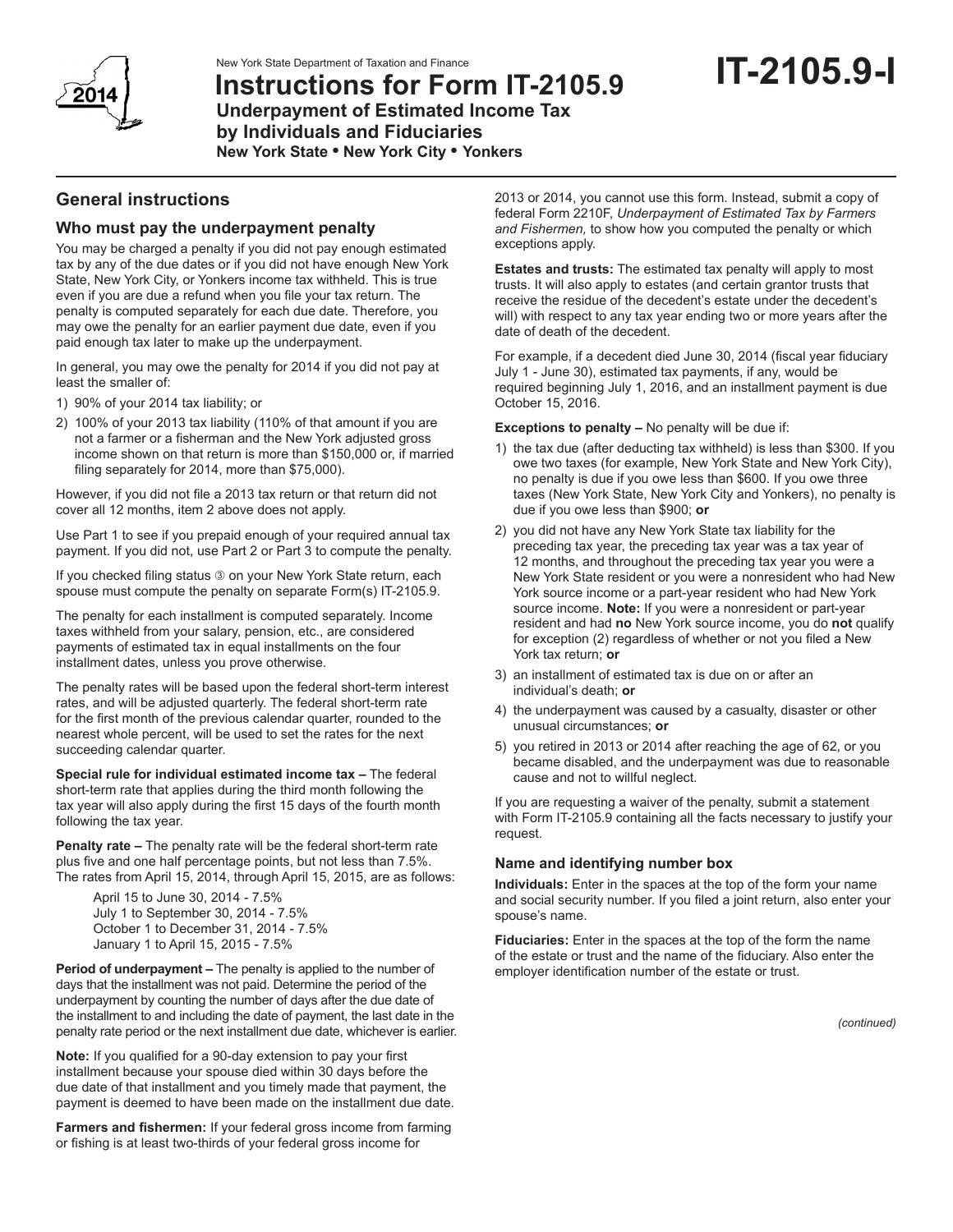### **Page 2** of 8 **IT-2105.9-I** (2014)

## **Specific instructions**

See the instructions for your tax return for the *Privacy notification* or if you need help contacting the Tax Department.

## **Part 1**

All filers must complete lines 1 through 17.

### **Line 1**

| Line 1 worksheet                                                                               |
|------------------------------------------------------------------------------------------------|
| Complete the following worksheet to compute amount for line 1.                                 |
| 1 Total tax from 2014 Form IT-201, line 61;<br>Form IT-203, line 58; or Form IT-205, line 29 1 |
| <b>2</b> Enter sales or use tax from 2014<br>Form IT-201, line 59; Form IT-203,                |
| <b>3</b> Enter voluntary contributions from<br>2014 Form IT-201, line 60; or                   |
|                                                                                                |
| 5 Subtract line 4 from line 1. Enter here and on                                               |

**Line 7a –** Enter on line 7a the amount you received for the property tax freeze credit. The payment was generally mailed in the fall of 2014. For more information, and to determine your amount, see *www.tax.ny.gov*.

**Line 7b –** Enter on line 7b the amount you received as an advance payment (check) for the family tax relief credit (generally \$350). This payment was mailed in the fall of 2014 to most eligible taxpayers. For more information, and to determine your amount, see *www.tax.ny.gov*.

**Line 15 –** If this line is less than \$300, you do not owe a penalty and need not complete Form IT-2105.9. Also, you do not have to complete this form if you owe two taxes (for example, New York State and New York City) and line 15 is less than \$600, or you owe three taxes (New York State, New York City and Yonkers) and line 15 is less than \$900.

## **Line 16**

# **Line 16 worksheet**

Complete the following worksheet to compute amount for line 16.

- **1** Tax from 2013 Form IT-201 (total of lines 46 and 58); Form IT-203 (total of lines 50 and 55); or Form IT-205 (total of lines 14 and 23 through 27) ........................... **1**
- **2** Enter the total of any credits claimed from 2013 Form IT-201, lines 63-71; Form IT-203, lines 60 and 61; or Form IT-205, line 33 .... **2**
- **3** Subtract line 2 from line 1. Enter here and on Form IT-2105.9, Part 1, line 16. **If your New York adjusted gross income for 2013 is more than \$150,000 (\$75,000 if married filing separately for 2014) enter 110% of this amount** .................... **3**

**Filing status change –** If you are filing a joint return for 2014, but you did not file a joint return for 2013, complete the *Line 16 worksheet* using the required amounts shown on your 2013 return and shown on your spouse's 2013 return. If you filed a joint return for 2013, but you are not filing a joint return for 2014, your 2013 tax is your share of the tax on the joint return. To compute your share, first compute the tax both you and your spouse would have paid had you filed separate returns for 2013. Then multiply your joint tax liability by the following fraction:

> Your separate tax liability Both spouses' separate tax liability

If you did not file a 2013 return or if your 2013 tax year was for a period of less than 12 months, do not complete line 16. Instead, enter the amount from line 13 on line 17.

If the amount on line 14 is equal to or more than the amount on line 17, you will not have to complete or submit Form IT-2105.9.

You will not have to pay a penalty or complete this form if you did not have any tax liability for 2013, and the preceding tax year was a tax year of 12 months and you were a New York State resident or you were a nonresident who had New York source income or a part-year resident who had New York source income.

## **Part 2 – Short method for computing the penalty**

If you paid withholding tax or four equal estimated tax installments, or both, or made no estimated tax payments for the 2014 tax year, complete lines 18 through 24 to compute the penalty due. Otherwise, you must use the regular method in Part 3.

**Note:** If any payment was made earlier than the due date, you may use the short method, but using it may cause you to pay a larger penalty than the regular method. If the payment was only a few days early, the difference is likely to be small.

You **may not** use the short method if either of the following applies:

- 1) you made any estimated tax payments late, **or**,
- 2) you use the annualized income installment method.

**Line 19 –** Enter the total of New York State, New York City and Yonkers estimated taxes paid.

**Line 23 –** If the underpayment on line 21 was paid before April 15, 2015, determine the number of days the payment was made before April 15, 2015, and enter it in the computation for line 23.

**Example:** *If the line 21 underpayment of \$2,050 was paid April 8, 2015, you would compute the amount for line 23 as follows: \$2,050 (amount on line 21)* × *7 (number of days before April 15, 2015)* × *.00020* = *\$2.87. Enter \$3 on line 23.*

## **Part 3 – Regular method**

### **Schedule A – Computing your underpayment**

**Line 25 –** Enter on line 25, columns A through D, the amount of your required installment for the due date shown in each column heading. For most taxpayers, this is the amount shown on line 17 divided by four.

However, it may be to your benefit to compute your required installments by using the annualized income installment method explained below.

### **Annualized income installment method**

If your income varied during the year because, for example, you received unexpected or seasonal income not subject to withholding in April or later, complete Worksheet 1 – *Annualized income installment – New York State*, starting on page 6 of these instructions. If applicable, also complete Worksheet 2 – *Annualized income installment – New York City*, and Worksheet 3 – *Annualized income installment – Yonkers*. If you use Worksheet 1 (and Worksheets 2 and 3, if applicable) for any payment due date, you must use it for all payment due dates. To compute the amount of each required installment, the worksheet automatically selects the smaller of the annualized income installment or the regular installment (increased by the amount saved by using the annualized income installment method in computing earlier installments). Submit a copy of the worksheet(s) with Form IT-2105.9.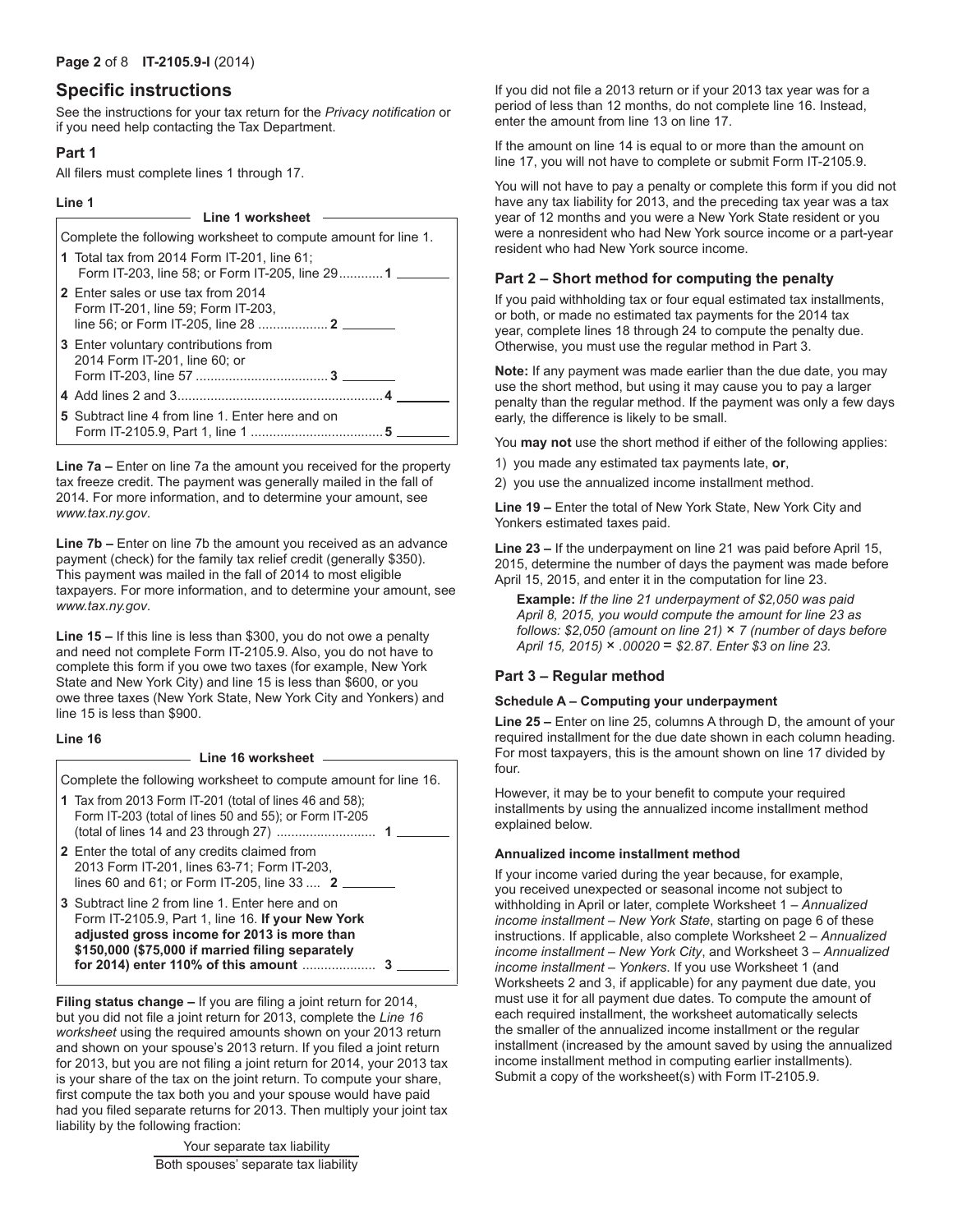**Line 26 –** Enter the total of New York State, New York City and Yonkers estimated taxes paid and tax withheld for each period. If you worked all year, compute four equal payments of income tax withheld by dividing the total amount withheld by four, and include the result in each column. **Note:** If you qualified for a 90-day extension to pay your first installment because your spouse died within 30 days before the due date of that installment and you timely made that payment, the payment is deemed to have been made on the installment due date.

Instead of making the estimated tax payment due January 15, 2015, you can file your return and pay all the tax due by January 31, 2015. If you do this, enter the amount of tax you pay with your return on line 26, column D.

**Line 27 –** Enter any overpayment (or underpayment) from the prior payment period.

**Line 28 –** In column A, enter the amount from line 26. In the other columns, if line 27 is an overpayment, add lines 26 and 27.

If line 27 is an underpayment, subtract line 27 from line 26.

**Line 29 –** If line 25 is greater than line 28, subtract line 28 from line 25. The result is an underpayment that should also be entered on line 30 for the same payment due date and on line 27 for the next payment due date. If line 28 is greater than line 25, subtract line 25 from line 28. The result is an overpayment that should also be entered on line 27 for the next payment due date.

If line 28 is a negative amount, your total underpayment at line 29 is the installment due at line 25 plus the line 28 amount.

#### **Schedule B – Computing the penalty**

Compute the penalty by applying the applicable rate against each underpayment shown on line 30. The penalty is computed for the number of days that the underpayment remained unpaid or to the next payment due date, whichever is earlier.

The rates are established at various times through the year. During 2014, there was one rate in effect over four periods.

Lines 31 through 38 are used to compute the portion of the penalty attributable to different installment periods. For example, lines 31 and 32 are used to compute the penalty for the first installment period at 7.5%. The factor .01253 at line 31 is used to compute the penalty for the first installment if payment is made on June 15. If payment is made before June 15, compute the factor using the number of days the underpayment remained unpaid for the first installment. Line 32 is used to compute the actual penalty amount by multiplying the underpayment by the factor.

Read these instructions and examples for lines 31 through 38 before completing Part 3, Schedule B.

#### **List your payments for 2014**

Before beginning to compute your penalty in Part 3, Schedule B, it will be helpful to organize and list the payments you made for 2014 in the manner presented in the tables below.

In each table, list only the payments made during the dates shown in that table heading. **Note:** If you qualified for a 90-day extension to pay your first installment because your spouse died within 30 days before the due date of that installment and you timely made that payment, the payment is deemed to have been made on the installment due date. Also apply the following rules:

1) Any New York State income tax withheld should be included. You are considered to have paid one-fourth of these amounts on each payment due date, unless you can show otherwise.

For example, if you have New York State income tax of \$4,000 withheld from your wages during the year, you would list \$1,000 as being paid on June 15, 2014, September 15, 2014, and January 15, 2015, in the applicable table. You would not list the

withholding attributable to the first payment due date (April 15, 2014).

2) For Table 4, any income tax balance due that you pay with your tax return is considered a payment for this purpose and should be listed. Use the date you file your return as the payment date, unless you file late. In that case, use April 15, 2015.

| <b>Table 1 - Payments after</b><br>April 15, 2014, through June 15, 2014        |                   |  |  |  |  |  |  |
|---------------------------------------------------------------------------------|-------------------|--|--|--|--|--|--|
| a Date                                                                          | <b>b</b> Payments |  |  |  |  |  |  |
|                                                                                 |                   |  |  |  |  |  |  |
|                                                                                 |                   |  |  |  |  |  |  |
|                                                                                 |                   |  |  |  |  |  |  |
| <b>Table 2 – Payments after</b><br>June 15, 2014, through September 15, 2014    |                   |  |  |  |  |  |  |
| a Date                                                                          | <b>b</b> Payments |  |  |  |  |  |  |
|                                                                                 |                   |  |  |  |  |  |  |
|                                                                                 |                   |  |  |  |  |  |  |
| <b>Table 3 - Payments after</b><br>September 15, 2014, through January 15, 2015 |                   |  |  |  |  |  |  |
| a Date<br><b>b</b> Payments                                                     |                   |  |  |  |  |  |  |
|                                                                                 |                   |  |  |  |  |  |  |
|                                                                                 |                   |  |  |  |  |  |  |
|                                                                                 |                   |  |  |  |  |  |  |
| <b>Table 4 – Payments after</b><br>January 15, 2015, through April 15, 2015     |                   |  |  |  |  |  |  |
| a Date<br><b>b</b> Payments                                                     |                   |  |  |  |  |  |  |
|                                                                                 |                   |  |  |  |  |  |  |
|                                                                                 |                   |  |  |  |  |  |  |
|                                                                                 |                   |  |  |  |  |  |  |

The following instructions will lead you through the procedures for computing the penalty in Part 3, Schedule B.

Complete only those lines from line 31 through 38 for periods in which there are underpayments.

#### **First installment – column A, lines 31 and 32**

**Line 31 –** Enter on line 31, column A, the factor .01253 if no payment was made before June 15, 2014. If any payment was made before June 15, 2014, compute the number of days from April 15, 2014, to the date the payment was made and divide by 365. Then multiply the result by the interest rate shown to compute the factor to enter on line 31.

**Note:** If you qualified for a 90-day extension to pay your first installment because your spouse died within 30 days before the due date of that installment and you timely made that payment, the payment is deemed to have been made on the installment due date.

**Line 32 –** Compute line 32 by multiplying the underpayment on line 30 by the factor on line 31.

**Example 1:** *Assume you had an underpayment on line 30, column A, of \$5,000 and that you had no payments listed in Table 1 above. Because the underpayment remained unpaid for the entire first installment period (61 days), you would compute the penalty on the underpayment using the factor shown and enter .01253 on line 31. Multiplying your underpayment amount, \$5,000 by the factor .01253 equals \$62.65. You would enter \$63 on line 32.* 

**Note:** When dividing the number of days by 365 (or 366), carry the result to four decimal places but when computing the factor, carry the result to five decimal places and do not round off in either calculation.

**Example:** *85* ÷ *365* = *.2328* × *7.5%* = *.01746*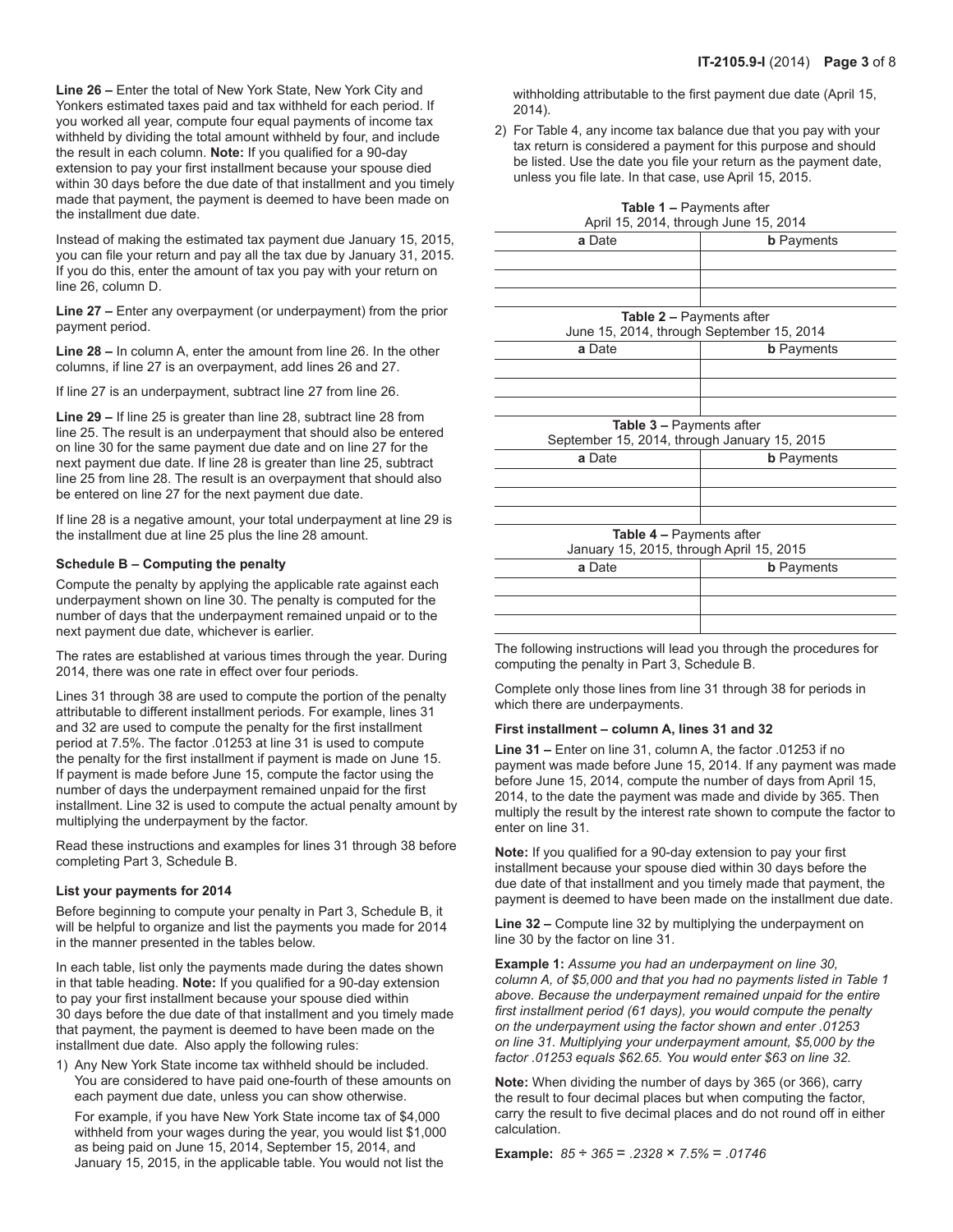#### **Page 4** of 8 **IT-2105.9-I** (2014)

**If there is a payment listed in Table 1**, on a separate sheet of paper apply the payment to the underpayment shown on line 30. The *underpayment* for the computation on line 32 will be the amount of the payment that you applied to the line 30 underpayment. If the payment is more than the underpayment, apply only an amount equal to the underpayment and use that amount for the line 32 computation.

**If there are no payments listed in Table 1**, the *underpayment* is the entire underpayment balance shown on line 30, column A, because the entire underpayment would have been unpaid for the whole installment period.

**Example 2:** *Assume you had an underpayment on line 30, column A, of \$5,000 and that your first payment in Table 1 was made on May 6, 2014, in the amount of \$5,000. You would compute the penalty on the underpayment by computing the factor as follows: 21* ÷ *365 (21 is the number of days from 4/15 to 5/6) multiplied by 7.5% equals .00431. Enter .00431 on line 31. Multiplying your underpayment amount, \$5,000 by the factor .00431 equals \$21.55. You would enter \$22 on line 32.*

If there are additional payments listed in Table 1 and the first payment was not enough to reduce the underpayment to zero, you must make a separate computation for each payment listed until the underpayment is reduced to zero. If there is still an underpayment balance after applying all of the payments, you must compute the penalty on the balance of the underpayment in the same manner as explained in Example 3 below.

**Example 3:** *Assume you had an underpayment on line 30, column A, of \$5,000 and that your first payment in Table 1 was made on April 26, 2014, in the amount of \$3,000. Because the payment did not reduce the underpayment to zero, you would compute the penalty on the underpayment by computing the factors as follows:*

*11* ÷ *365 (11 is the number of days from 4/15 to 4/26) multiplied by 7.5% equals .00225. Enter .00225 on line 31; as there are no other payments listed in Table 1 you would have a second computation to compute the factor on the remaining underpayment of \$2,000 as follows: enter .01253 (factor for period 4/15 to 6/15) on line 31. Multiplying your first underpayment amount, \$3,000 by the factor .00225 equals \$6.75. Multiplying your second underpayment amount, \$2,000 by the factor .01253 equals \$25.06. You would enter \$32 (\$6.75 + \$25.06) on line 32.* 

#### **Columns B through D**

In columns B through D, compute the penalty on any underpayment shown on line 30. Compute the penalty for each period in the same manner as in column A.

#### **Second installment – column B, lines 33 and 34**

**Line 33 –** Enter on line 33, column B, the factor .01890 if no payment was made before September 15, 2014. If any payment was made after June 15, 2014, but before September 15, 2014, compute the number of days from June 15, 2014, to the date the payment was made and divide by 365. Then multiply the result by the interest rate to compute the factor to enter on line 33.

**Line 34 –** Compute line 34 by multiplying the underpayment on line 30 by the factor on line 33.

#### **Third installment – column C, lines 35 and 36**

**Line 35 –** Enter on line 35, column C, the factor .02506 if no payment was made before January 15, 2015. If any payment was made after September 15, 2014, but before January 15, 2015, compute the number of days from September 15, 2014 to the date the payment was made and divide by 365. Then multiply the result by the interest rate to compute the factor to enter on line 35.

**Line 36 –** Compute line 36 by multiplying the underpayment on line 30 by the factor on line 35.

#### **Fourth installment – column D, lines 37 and 38**

**Line 37 –** Enter on line 37, column D, the factor .01848 if no payment was made before April 15, 2015. If any payment was made after January 15, 2015, but before April 15, 2015, compute the number of days from January 15, 2015, to the date the payment was made and divide by 365. Then multiply the result by the interest rate to compute the factor to enter on line 37.

**Line 38 –** Compute line 38 by multiplying the underpayment on line 30 by the factor on line 37.

#### **Worksheet 1 – Annualized income installment – New York State**

**Line 1 –** Submit a schedule showing how you computed your New York adjusted gross income for each period.

|   | <b>Estates and trusts line 1 worksheet -</b>                                                                                                            |  |  |  |  |  |
|---|---------------------------------------------------------------------------------------------------------------------------------------------------------|--|--|--|--|--|
|   | Complete the following worksheet to compute amount for line 1.                                                                                          |  |  |  |  |  |
|   | 1 Enter amount from Form IT-205, line 62 or                                                                                                             |  |  |  |  |  |
|   | 2 Enter amount from Form IT-205, line 60 or                                                                                                             |  |  |  |  |  |
|   |                                                                                                                                                         |  |  |  |  |  |
|   | 4 Enter amount from Form IT-205, line 2<br>or Form IT-205-A, line 7, column a  4                                                                        |  |  |  |  |  |
|   | 5 Enter amount from Form IT-205, line 4<br>or Form IT-205-A, line 9, column a  5                                                                        |  |  |  |  |  |
| 6 |                                                                                                                                                         |  |  |  |  |  |
|   | 7 Line 3 and add or subtract line 6: enter here<br>and on page 6, Worksheet 1, line 1 (and,<br>if applicable on page 7, Worksheet 2, line 1) $\ldots$ 7 |  |  |  |  |  |
|   |                                                                                                                                                         |  |  |  |  |  |

**Line 2 – Estates and trusts:** Do not use amounts shown in columns a through d. Instead, use 6, 3, 1.71429, and 1.09091, respectively, as the annualization amounts.

**Line 4 –** Enter your itemized deductions for the period shown. The percentage of itemized deductions disallowed for each filing status and income range applies to the amount of itemized deductions for each period.

**Line 7 – Individuals:** If you claim the standard deduction on line 7, the amount that you can enter is shown below:

Do not prorate your standard deduction. Enter the full amount in each column.

**Line 11 –** Resident individuals compute the tax on the amount on line 10, using the tax computation (tax rate schedule and tax computation worksheets) in the instructions for 2014 Form IT‑201. (Note: When using the tax computation worksheets in the instructions for Form IT-201, any reference to New York adjusted gross income or New York taxable income should be read to mean your annualized New York adjusted gross income or your annualized New York taxable income entered on Form IT-2105.9-I, Worksheet 1, for the particular period for which you are computing your tax.) Resident estates and trusts compute the tax on the amount on line 10 using the tax computation (tax rate schedule and tax computation worksheets) in the instructions for 2014 Form IT-205. (Note: When using the tax computation worksheets in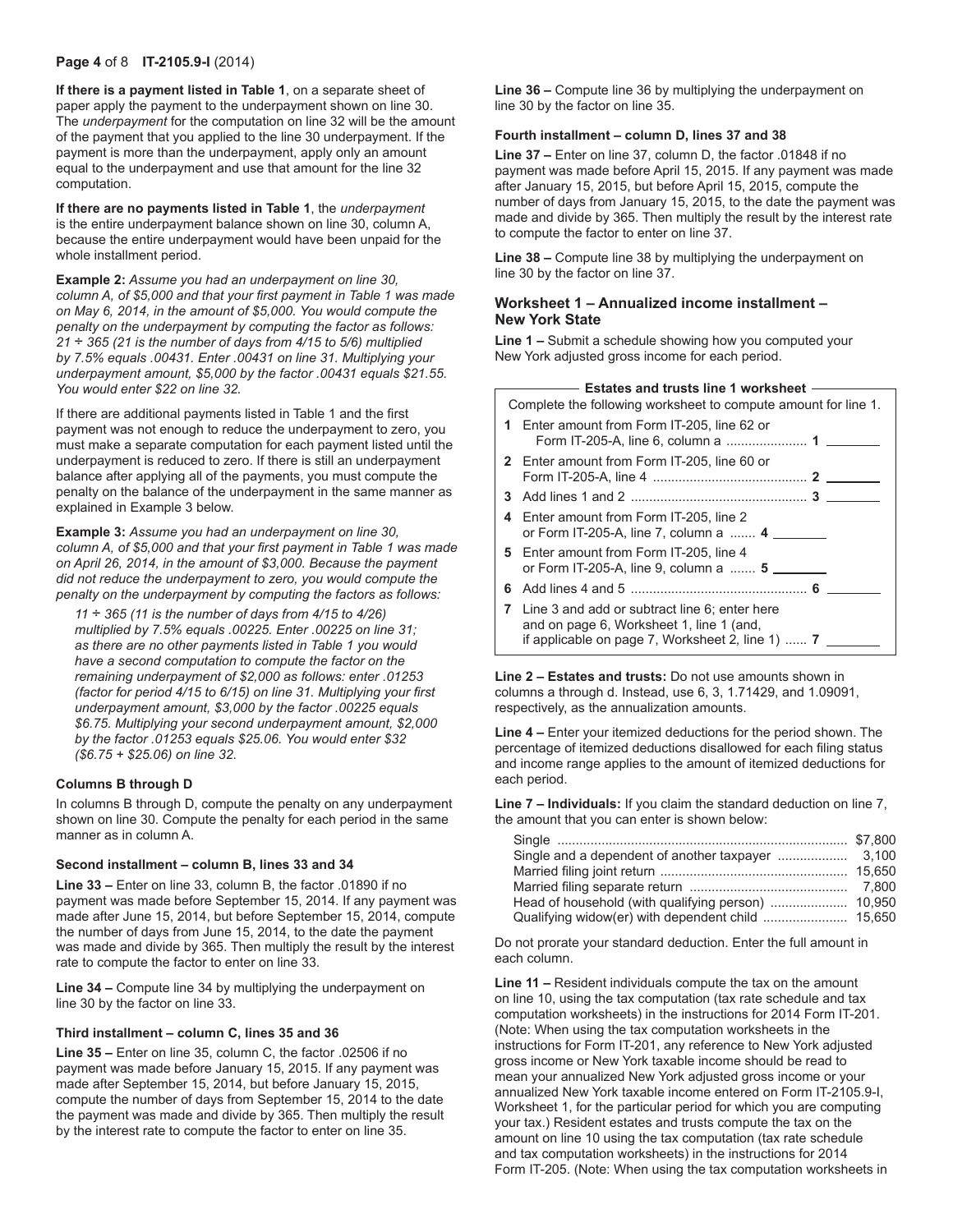the instructions for Form IT-205, any reference to New York adjusted gross income or New York taxable income should be read to mean the estate's or trust's annualized New York adjusted gross income or the estate's or trust's annualized New York taxable income entered on Form IT-2105.9-I, Worksheet 1, for the particular period for which the tax is being computed.)

**Line 11a –** Nonresident and part-year resident individuals compute the tax on the amount on line 10 using the tax computation (tax rate schedule and tax computation worksheets) in the instructions for 2014 Form IT-203. (Note: When using the tax computation worksheets in the instructions for Form IT-203, any reference to New York adjusted gross income or New York taxable income should be read to mean your annualized New York adjusted gross income or your annualized New York taxable income entered on Form IT-2105.9-I, Worksheet 1, for the particular period for which you are computing your tax.) Nonresident estates and trusts and part-year resident trusts compute the tax on the amount on line 10 using the tax computation (tax rate schedule and tax computation worksheets) in the instructions for 2014 Form IT‑205-A. (Note: When using the tax computation worksheets in the instructions for Form IT-205-A, any reference to New York adjusted gross income or New York taxable income should be read to mean the estate's or trust's annualized New York adjusted gross income or the estate's or trust's annualized New York taxable income entered on Form IT-2105.9-I, Worksheet 1, for the particular period for which the tax is being computed.)

**Line 11d – Nonresident and part-year resident individuals:**  Compute your income percentage for each period (if applicable) by dividing the New York adjusted gross income amount from Form IT‑203, line 31, *New York State amount* column, by the New York adjusted gross income from Form IT-203, line 31, *Federal amount* column, using only the income earned for that period.

#### **Nonresident estates and trusts and part-year resident trusts:**  Complete the *Income percentage worksheet A* below.

|   | Income percentage worksheet A                                                                                                                                                                                                                                                  |                |
|---|--------------------------------------------------------------------------------------------------------------------------------------------------------------------------------------------------------------------------------------------------------------------------------|----------------|
| 1 | Enter the amount from Form IT-205-A.                                                                                                                                                                                                                                           |                |
|   | <b>2</b> Enter the portion of any administration costs,<br>income distribution deduction, exemption<br>and other deductions used in determining<br>federal adjusted gross income that<br>relate to items of income, gain, loss and<br>deduction derived from or connected with |                |
| 3 |                                                                                                                                                                                                                                                                                |                |
| 4 | Enter the amount from<br>Form IT-205-A, line 7, column a,<br>that relates to New York source                                                                                                                                                                                   |                |
|   | 5 Enter the amount from Form IT-205-A,<br>line 9, column a that relates to New York<br>source income for the                                                                                                                                                                   |                |
| 6 |                                                                                                                                                                                                                                                                                |                |
| 7 |                                                                                                                                                                                                                                                                                |                |
| 8 | Divide line 7 above by the amount from<br>Form IT-205-A-I, page 2, NYAGI Worksheet,<br>line 5, for the period shown. Enter here and on                                                                                                                                         | 8 <sub>1</sub> |

**Line 12 –** Credits that are based wholly or partly on income are computed on the annualized income for each period.

**Example 4:** *You are single and qualified to claim the household credit. Your New York adjusted gross income (line 1) for the period January 1, 2014, through March 31, 2014, is \$5,000. You would use the annualized amount on Worksheet 1, line 3 (\$20,000) when computing your household credit.*

Other credits that should be computed on an annualized basis are the Empire State child credit, child and dependent care credit, New York State earned income credit, New York State noncustodial parent earned income credit, farmers' school tax credit, New York City school tax credit, New York City earned income credit, and real property tax credits. Credits that are not based on income are computed by applying the 2014 credit rate to the amount of the expenditure paid or incurred during the period. An example of this is the investment credit.

**Line 14 –** Enter in each column the total amount of other New York State taxes reported on Form IT-201, line 45; Form IT-203, line 49; **or** Form IT-205, line 12. You do not have to annualize these taxes.

**Line 16 –** Enter the applicable portion of any credits claimed on Form IT-216, line 14; Form IT-201, lines 63 and 65 through 68; Form IT-201-ATT, lines 14 and 15; Form IT-203-ATT, lines 9, 10, 12, and 14; or Form IT-205, line 33. Also include the amount(s) of any property tax freeze credit or family tax relief credit from lines 7a and 7b of this form.

*(continued)*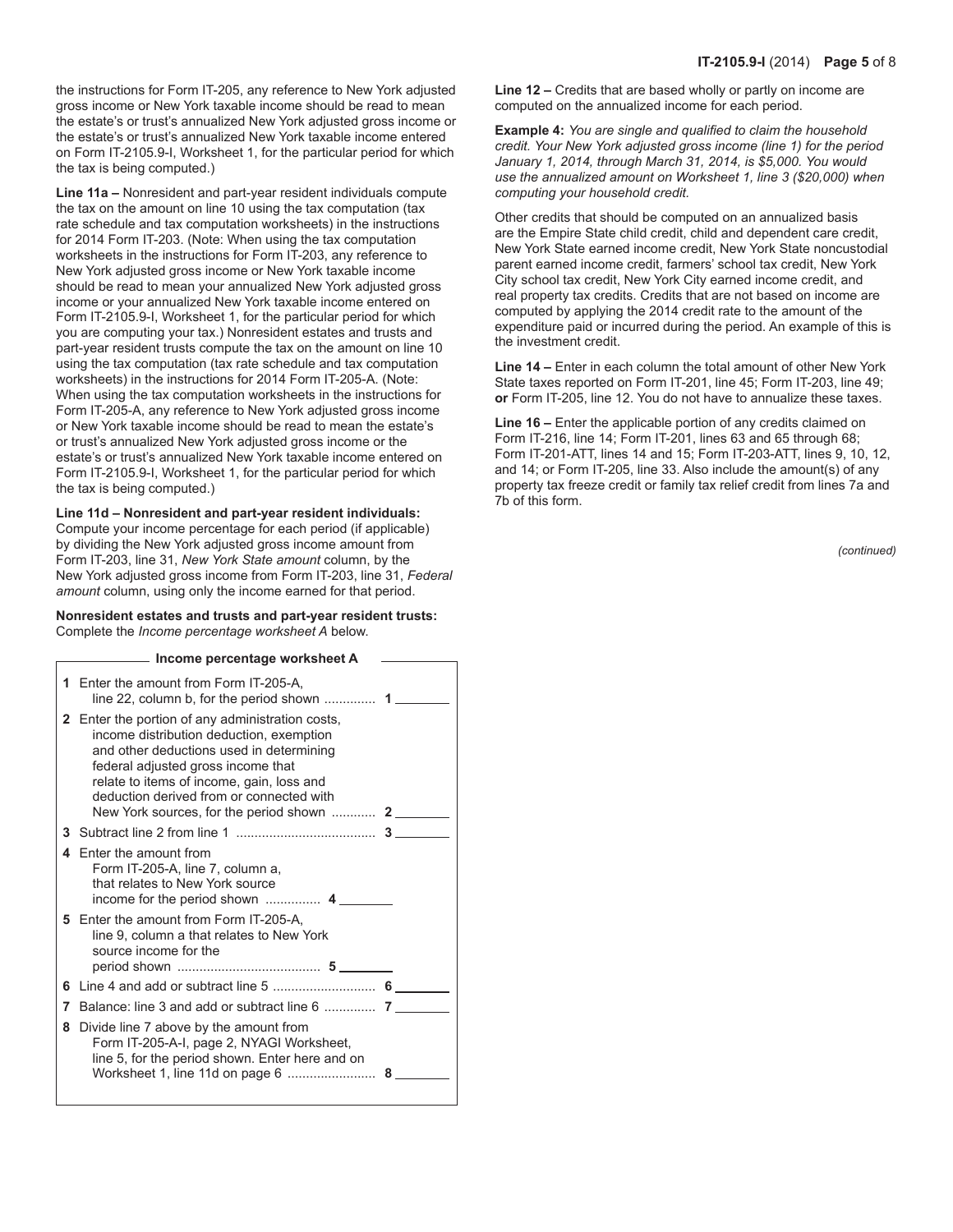## **Page 6** of 8 **IT-2105.9-I** (2014)

|     | Worksheet 1 - Annualized income installment - New York State (Complete one column through line 26 before completing the next column.) |                         |                |                |              |              |
|-----|---------------------------------------------------------------------------------------------------------------------------------------|-------------------------|----------------|----------------|--------------|--------------|
|     | Estates and trusts - Use the following ending dates in each column:                                                                   |                         | $a$ $1/1/14$ - | $b$ $1/1/14$ - | c $1/1/14$ - | $d$ 1/1/14 - |
|     | 2/28/14, 4/30/14, 7/31/14 and 11/30/14                                                                                                |                         | 3/31/14        | 5/31/14        | 8/31/14      | 12/31/14     |
| 1   | New York adjusted gross income for period shown (see instructions)                                                                    | 1                       |                |                |              |              |
| 2   | Annualization amounts (estates and trusts – see instructions)                                                                         | $\overline{\mathbf{2}}$ | 4              | 2.4            | 1.5          | 1            |
| 3   | Annualized New York adjusted gross income (multiply line 1 by line 2)                                                                 | 3                       |                |                |              |              |
| 4   | Itemized deductions for period shown (if you do not itemize                                                                           |                         |                |                |              |              |
|     | deductions, skip lines 4, 5, and 6). Estates and trusts – enter $\bm{0}$ , skip                                                       |                         |                |                |              |              |
|     | to line 8 and enter the amount from line 3 on line 8                                                                                  | 4                       |                |                |              |              |
| 5   |                                                                                                                                       | 5                       | 4              | 2.4            | 1.5          | 1            |
| 6   |                                                                                                                                       | 6                       |                |                |              |              |
| 7   |                                                                                                                                       | $\overline{7}$          |                |                |              |              |
| 8   |                                                                                                                                       | 8                       |                |                |              |              |
| 9   | Multiply \$1,000 by the number of dependent exemptions claimed.                                                                       |                         |                |                |              |              |
|     | Estates and trusts – enter the federal exemption amount                                                                               |                         |                |                |              |              |
|     |                                                                                                                                       | 9                       |                |                |              |              |
| 10  | Annualized taxable income (subtract line 9 from line 8)                                                                               | 10                      |                |                |              |              |
| 11  | Resident individuals and resident estates and trust - compute the                                                                     |                         |                |                |              |              |
|     | tax on the amount on line 10 (see instructions)                                                                                       | 11                      |                |                |              |              |
| 11a | Nonresident and part-year resident individuals, nonresident estates                                                                   |                         |                |                |              |              |
|     | and trusts and part-year resident trusts compute the tax on the                                                                       |                         |                |                |              |              |
|     |                                                                                                                                       | 11a                     |                |                |              |              |
|     | 11b Nonresident and part-year resident individuals enter the applicable                                                               |                         |                |                |              |              |
|     | portion of any credits claimed on lines 39, 41, and 43 of Form IT-203.                                                                | 11 <sub>b</sub>         |                |                |              |              |
|     | 11c Subtract line 11b from line 11a. If line 11b is more than line 11a,                                                               |                         |                |                |              |              |
|     |                                                                                                                                       | 11c                     |                |                |              |              |
| 11d | Nonresident and part-year resident individuals - Income percentage<br>for period shown:                                               |                         |                |                |              |              |
|     | Form IT-203, New York State amount column, line 31,                                                                                   |                         |                |                |              |              |
|     | for the period shown divided by                                                                                                       |                         |                |                |              |              |
|     | Form IT-203, Federal amount column, line 31,                                                                                          |                         |                |                |              |              |
|     | for the period shown.                                                                                                                 |                         |                |                |              |              |
|     | Nonresident estates and trusts and part-year resident trusts - see                                                                    | 11d                     |                |                |              |              |
|     |                                                                                                                                       | 11e                     |                |                |              |              |
|     | 12 Enter the applicable portion of any credits claimed on                                                                             |                         |                |                |              |              |
|     | Form IT-201, line 43; Form IT-203, line 47; or Form IT-205,                                                                           |                         |                |                |              |              |
|     |                                                                                                                                       | 12                      |                |                |              |              |
|     | 13 Subtract line 12 from line 11 or line 11e. If line 12 is more than                                                                 |                         |                |                |              |              |
|     |                                                                                                                                       | 13                      |                |                |              |              |
|     | 14 For each period, enter the total amount of other New York State                                                                    |                         |                |                |              |              |
|     | taxes reported on Form IT-201, line 45; Form IT-203, line 49;                                                                         |                         |                |                |              |              |
|     |                                                                                                                                       | 14                      |                |                |              |              |
| 15  |                                                                                                                                       | 15                      |                |                |              |              |
| 16  |                                                                                                                                       | 16                      |                |                |              |              |
| 17  |                                                                                                                                       | 17                      |                |                |              |              |
| 18  |                                                                                                                                       | 18                      | 22.5%          | 45%            | 67.5%        | 90%          |
| 19  |                                                                                                                                       | 19                      |                |                |              |              |
| 20  | Enter the amount from line 25 of Worksheet 2, and/or the amount                                                                       |                         |                |                |              |              |
|     |                                                                                                                                       | 20                      |                |                |              |              |
| 21  |                                                                                                                                       | 21                      |                |                |              |              |
| 22  | Add the combined amounts of line 26 from all preceding columns                                                                        | 22                      |                |                |              |              |
| 23  | Subtract line 22 from line 21. If less than zero, enter 0                                                                             | 23                      |                |                |              |              |
| 24  | For each payment period, divide the amount from Form IT-2105.9,                                                                       |                         |                |                |              |              |
|     | line 17 by four, and add amount from this worksheet,                                                                                  |                         |                |                |              |              |
|     |                                                                                                                                       | 24                      |                |                |              |              |
| 25  | If line 24 is more than line 23, subtract line 23 from line 24. Otherwise enter 0                                                     | 25                      |                |                |              |              |
|     | 26 Required installments. Enter the smaller of line 23 or line 24 here                                                                |                         |                |                |              |              |
|     |                                                                                                                                       | 26                      |                |                |              |              |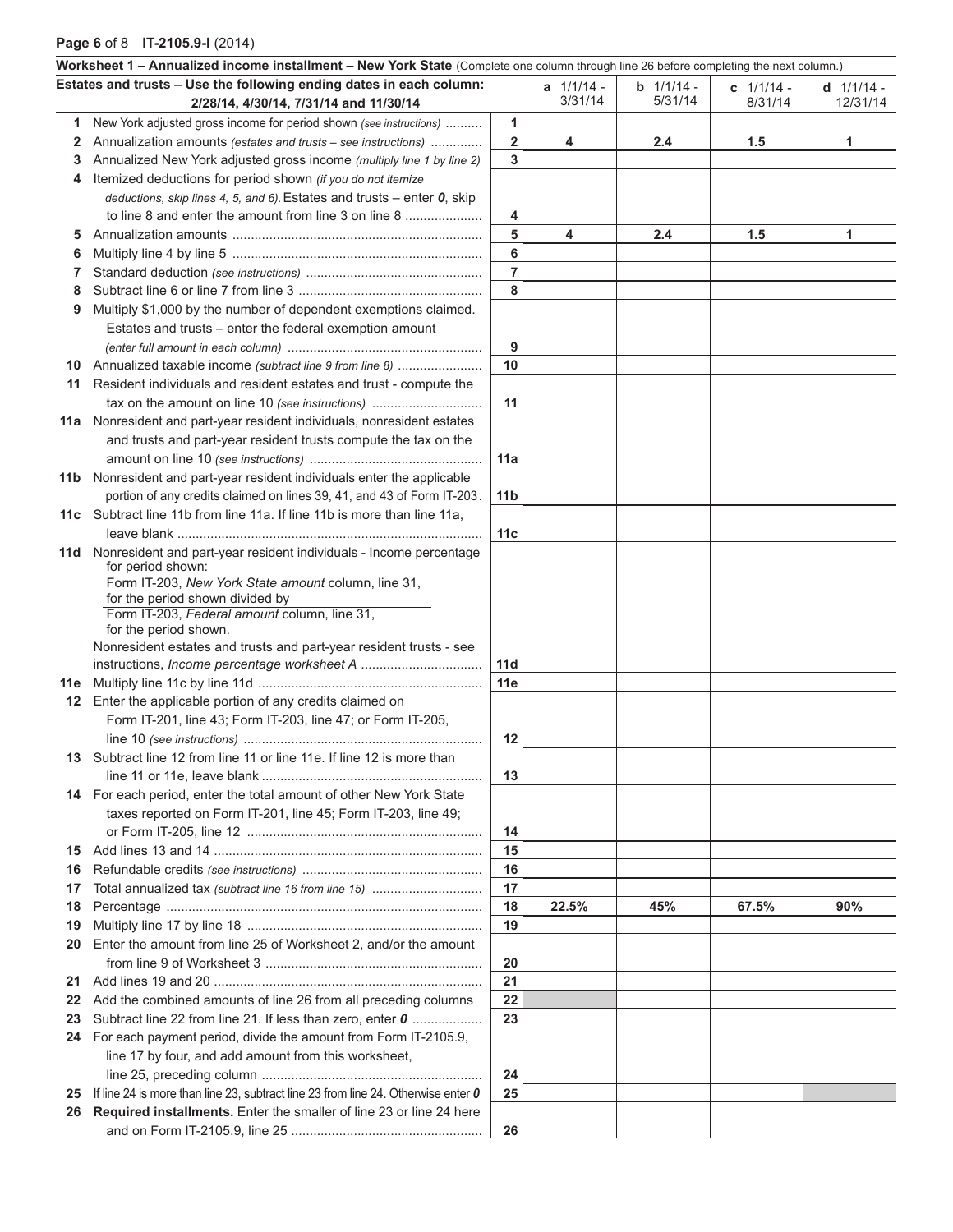### **Worksheet 2 – Annualized income installment – New York City**

Use Worksheet 2 below to compute the amount to be included on line 20 of Worksheet 1. You can transfer the amounts from lines 1 through 10 of Worksheet 1 to Worksheet 2 if you are required to complete both worksheets. The estate or trust New York adjusted gross income should be computed using the *Estates and trusts line 1 worksheet* on page 4 of these instructions.

**Line 11 –** Compute the tax on the amount on line 10, using the New York City tax rate schedule in the instructions for 2014 Form IT-201, Form IT-360.1, or Form IT-205.

### **Worksheet 3 – Annualized income installment – Yonkers**

Use Worksheet 3 on page 8 to compute the amount to be included on line 20 of Worksheet 1. If you are computing annualized installments of the Yonkers nonresident earnings tax, skip lines 1 through 3 of Worksheet 3 and start with line 4.

|                         | Worksheet 2 - Annualized income installment - New York City                                                                   |                         |                |              |              |                |
|-------------------------|-------------------------------------------------------------------------------------------------------------------------------|-------------------------|----------------|--------------|--------------|----------------|
|                         | Estates and trusts - Use the following ending dates in each column:                                                           |                         | $a$ $1/1/14$ - | $b$ 1/1/14 - | c $1/1/14$ - | $d$ $1/1/14$ - |
|                         | 2/28/14, 4/30/14, 7/31/14 and 11/30/14                                                                                        |                         | 3/31/14        | 5/31/14      | 8/31/14      | 12/31/14       |
| 1                       | New York City adjusted gross income for period                                                                                | $\mathbf{1}$            |                |              |              |                |
| $\overline{\mathbf{2}}$ | Annualization amounts (estates and trusts – see instructions)                                                                 | $\overline{\mathbf{2}}$ | 4              | 2.4          | 1.5          | 1              |
| 3                       | Annualized New York City adjusted gross income (multiply line 1 by line 2)                                                    | 3                       |                |              |              |                |
| 4                       | Itemized deductions for period shown (if you do not itemize deductions,                                                       |                         |                |              |              |                |
|                         | skip lines 4, 5 and 6). Estates and trusts – enter $0$ , skip to line 8                                                       |                         |                |              |              |                |
|                         |                                                                                                                               | 4                       |                |              |              |                |
| 5                       |                                                                                                                               | 5                       | 4              | 2.4          | 1.5          | 1              |
| 6                       |                                                                                                                               | 6                       |                |              |              |                |
| 7                       |                                                                                                                               | $\overline{7}$          |                |              |              |                |
| 8                       |                                                                                                                               | 8                       |                |              |              |                |
| 9                       | Multiply \$1,000 by the number of dependent exemptions claimed.<br>Estates and trusts - enter the federal exemption amount    | 9                       |                |              |              |                |
| 10                      | Annualized taxable income (subtract line 9 from line 8)                                                                       | 10                      |                |              |              |                |
| 11                      | Compute the tax on the amount on line 10 (see instructions above)                                                             | 11                      |                |              |              |                |
| $12 \overline{ }$       | Enter for each period the total amount of the New York City tax on the                                                        |                         |                |              |              |                |
|                         | capital gain portion of any lump-sum distribution from Form IT-201-ATT,                                                       |                         |                |              |              |                |
|                         | line 33; Form IT-360.1, line 52; or Form IT-205, line 16                                                                      | 12                      |                |              |              |                |
|                         |                                                                                                                               | 13                      |                |              |              |                |
|                         | 14 Enter the applicable portion of any credits claimed on<br>Form IT-201, line 48; Form IT-201-ATT, lines 9 and 9a;           |                         |                |              |              |                |
|                         | Form IT-203, line 52; Form IT-360.1, line 49;                                                                                 |                         |                |              |              |                |
|                         |                                                                                                                               | 14                      |                |              |              |                |
|                         | 15 Subtract line 14 from line 13. If line 14 is more than line 13,                                                            |                         |                |              |              |                |
|                         |                                                                                                                               | 15                      |                |              |              |                |
| 16.                     | For each period enter the New York City tax on the ordinary                                                                   |                         |                |              |              |                |
|                         | income portion of any lump-sum distribution from Form IT-201-ATT,<br>line 32; Form IT-360.1, line 51; or Form IT-205, line 20 | 16                      |                |              |              |                |
|                         |                                                                                                                               | 17                      |                |              |              |                |
|                         | Enter the applicable portion of the New York City UBT and the GCT                                                             |                         |                |              |              |                |
| 18                      | credit from Form IT-201-ATT, lines 8 and 8a; Form IT-360.1, line 54;                                                          |                         |                |              |              |                |
|                         |                                                                                                                               | 18                      |                |              |              |                |
| 19                      |                                                                                                                               | 19                      |                |              |              |                |
| 20                      |                                                                                                                               | 20                      |                |              |              |                |
| 21                      |                                                                                                                               | 21                      |                |              |              |                |
| $22 \,$                 | Enter the applicable portion of any credits claimed on Form IT-216,                                                           |                         |                |              |              |                |
|                         | line 24; Form IT-201, lines 69, 70, and 70a; Form IT-201-ATT, line 16;                                                        |                         |                |              |              |                |
|                         | Form IT-203, line 60, or Form IT-203-ATT, lines 9a, 11, and 15                                                                | 22                      |                |              |              |                |
| 23                      |                                                                                                                               | 23                      |                |              |              |                |
| 24                      |                                                                                                                               | 24                      | 22.5%          | 45%          | 67.5%        | 90%            |
| 25                      | Multiply line 23 by line 24. Enter the result here and include on                                                             |                         |                |              |              |                |
|                         |                                                                                                                               | 25                      |                |              |              |                |